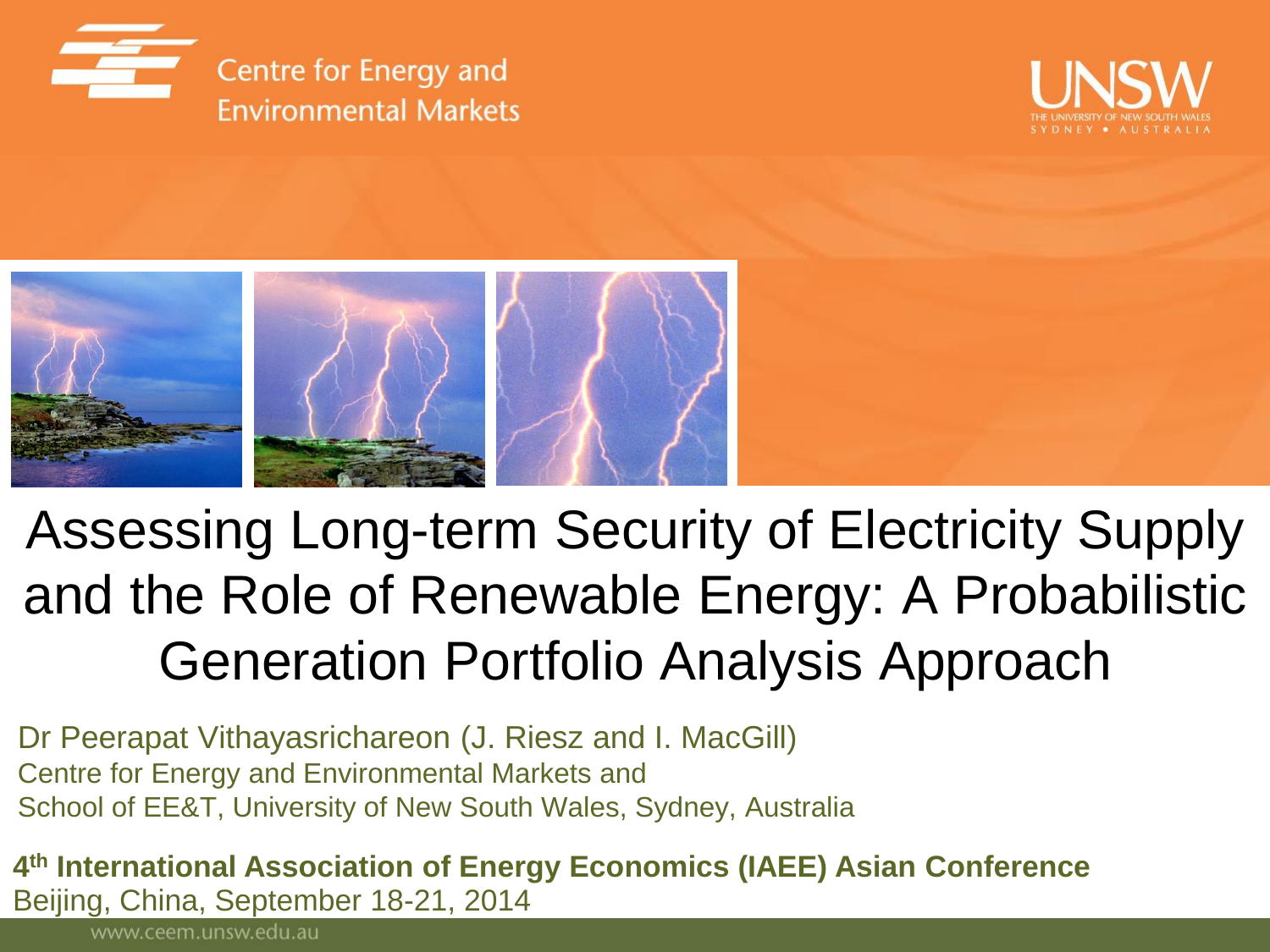



# **Outline**

- **Energy security context**
- **Renewables and security of electricity supply**
- **Objectives and methodology**
- **Nodelling used in this study**
- The Australian National Electricity Market (NEM) case study
- **Conclusions**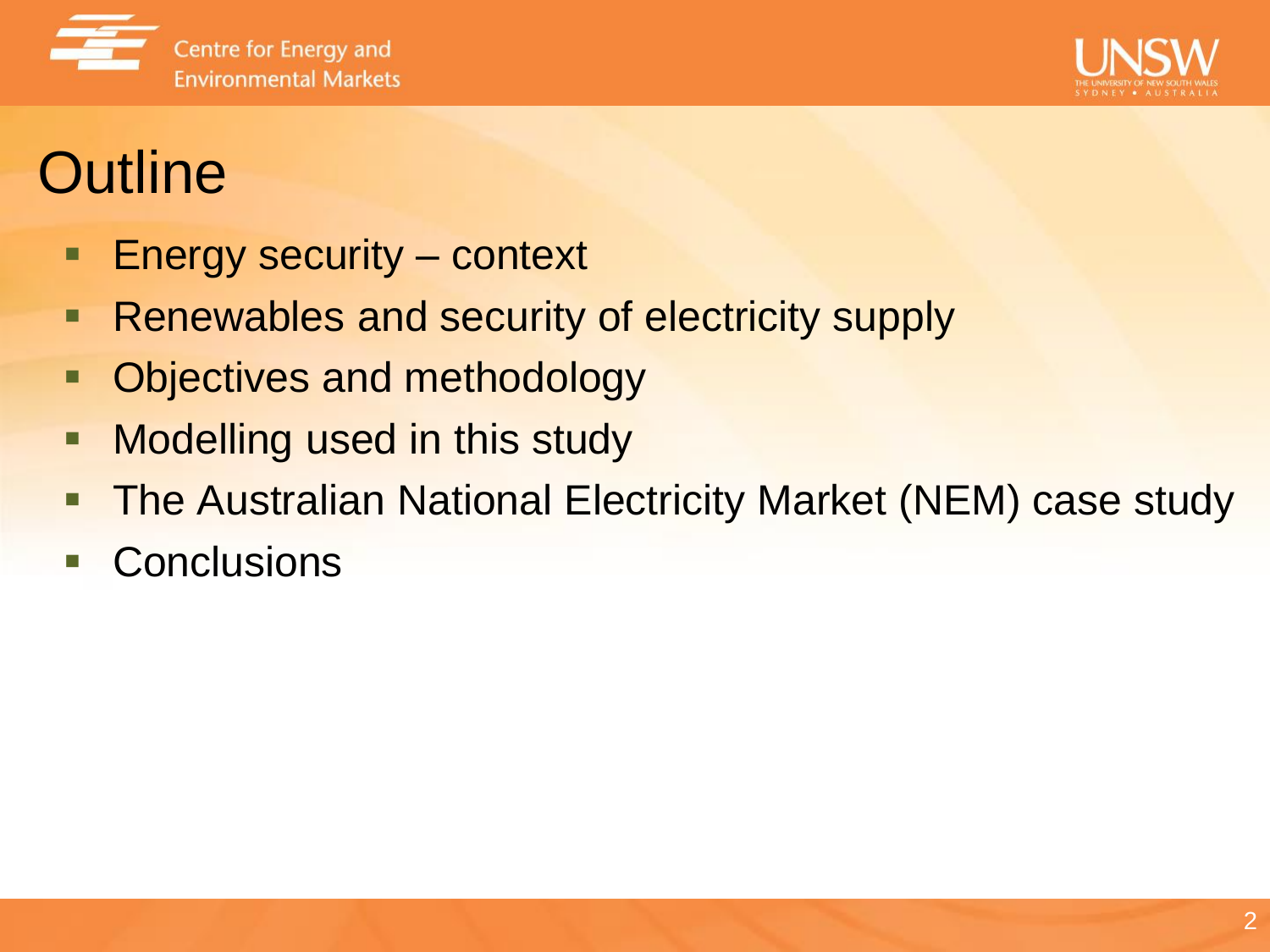



#### Energy security – context

| What is<br><b>Energy</b><br><b>Security?</b> | <b>Uninterrupted availability</b> of energy supply at an<br>affordable price<br>• Concerning with risks to availability and affordability of<br>energy supply and management of such risks |
|----------------------------------------------|--------------------------------------------------------------------------------------------------------------------------------------------------------------------------------------------|
| <b>What</b>                                  | • High dependence on imported fossil-fuels (exposed to                                                                                                                                     |
| influences ?                                 | fuel price uncertainty and longer-term availability).                                                                                                                                      |
|                                              | • Plays a key role in social and economic development                                                                                                                                      |
| <b>Security</b>                              | Energy security is one of main energy policy goals in                                                                                                                                      |
| important?                                   | many countries                                                                                                                                                                             |

 Traditionally the focus is on oil and gas (due to reliance on imports) but electricity has emerged as a vital component of Energy Security.

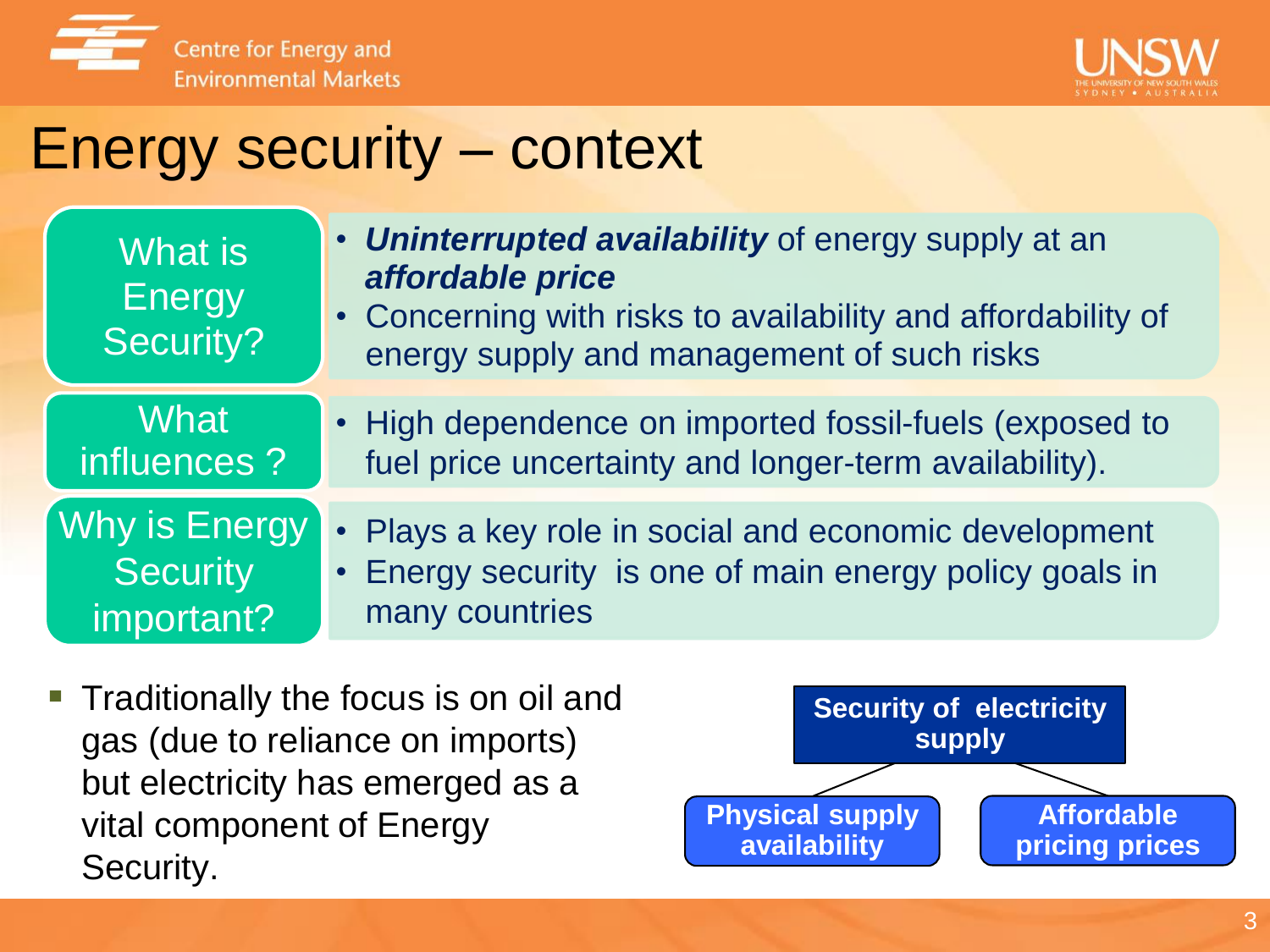



### Renewables and security of electricity supply

- **Renewable Energy (RE) technologies have potential to address** energy security concerns??
	- **Risks of price fluctuation**  Not relying on fossil fuel where availability and prices are increasingly uncertain
	- **Risks of supply interruption**  Providing fuel diversity
- A well-diversified (or flexible) electricity generation portfolio can reduce exposure to cost risk and supply interruption risk?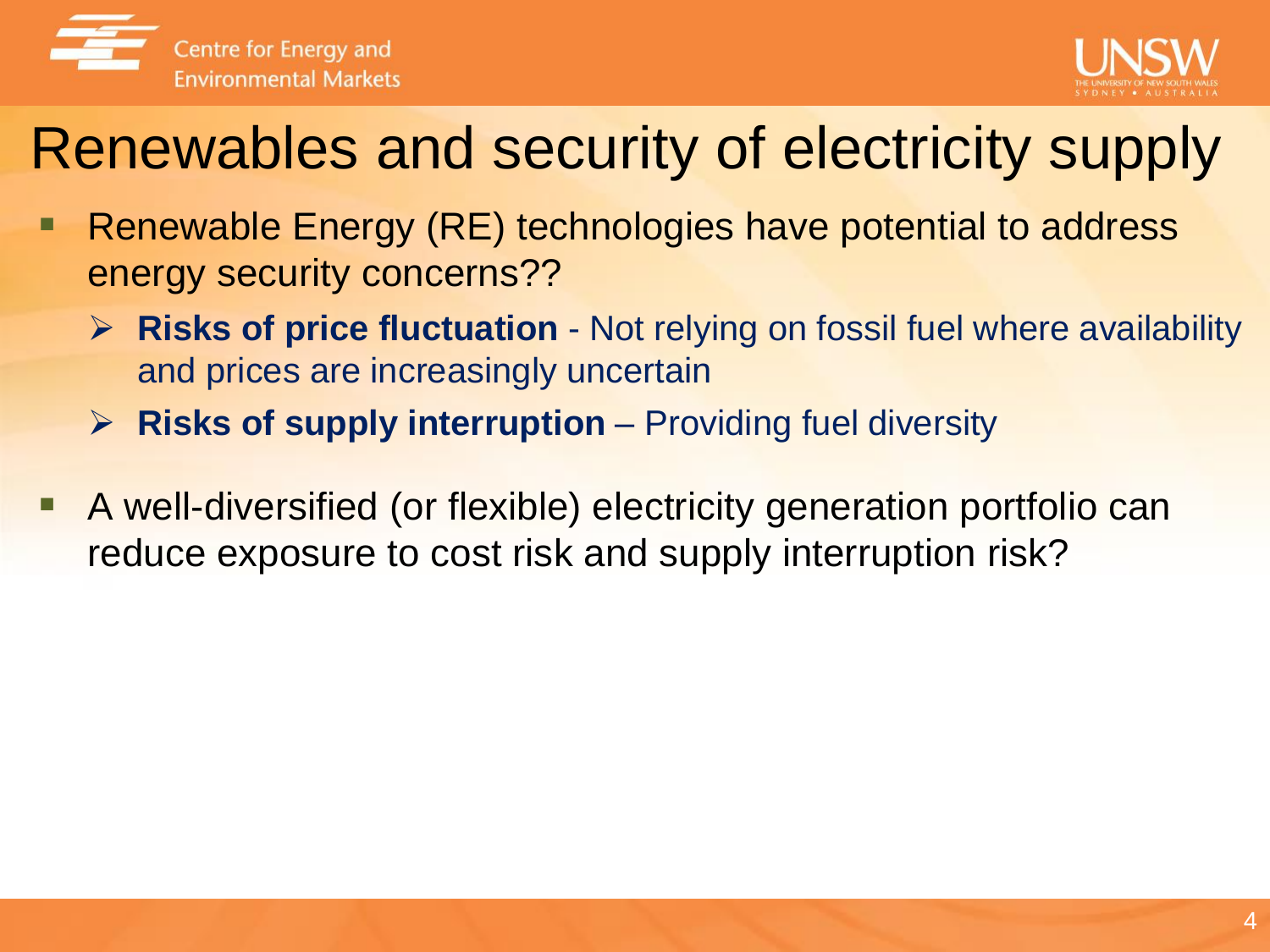



#### Energy security and the overall policy objectives

How energy security fits within the overall policy objectives?

**• Multi-objective nature in policy decision making (industry costs,** environment, energy security)



**What about other options? -** *Renewables, demand-side participation*

#### Electricity generation investment

- **Coal**  cheap to run but high emissions.
- **Gas-fired**  energy security concerns (due to fuel import) but low emissions**.**
- **Nuclear** expensive to build but zero operating emissions.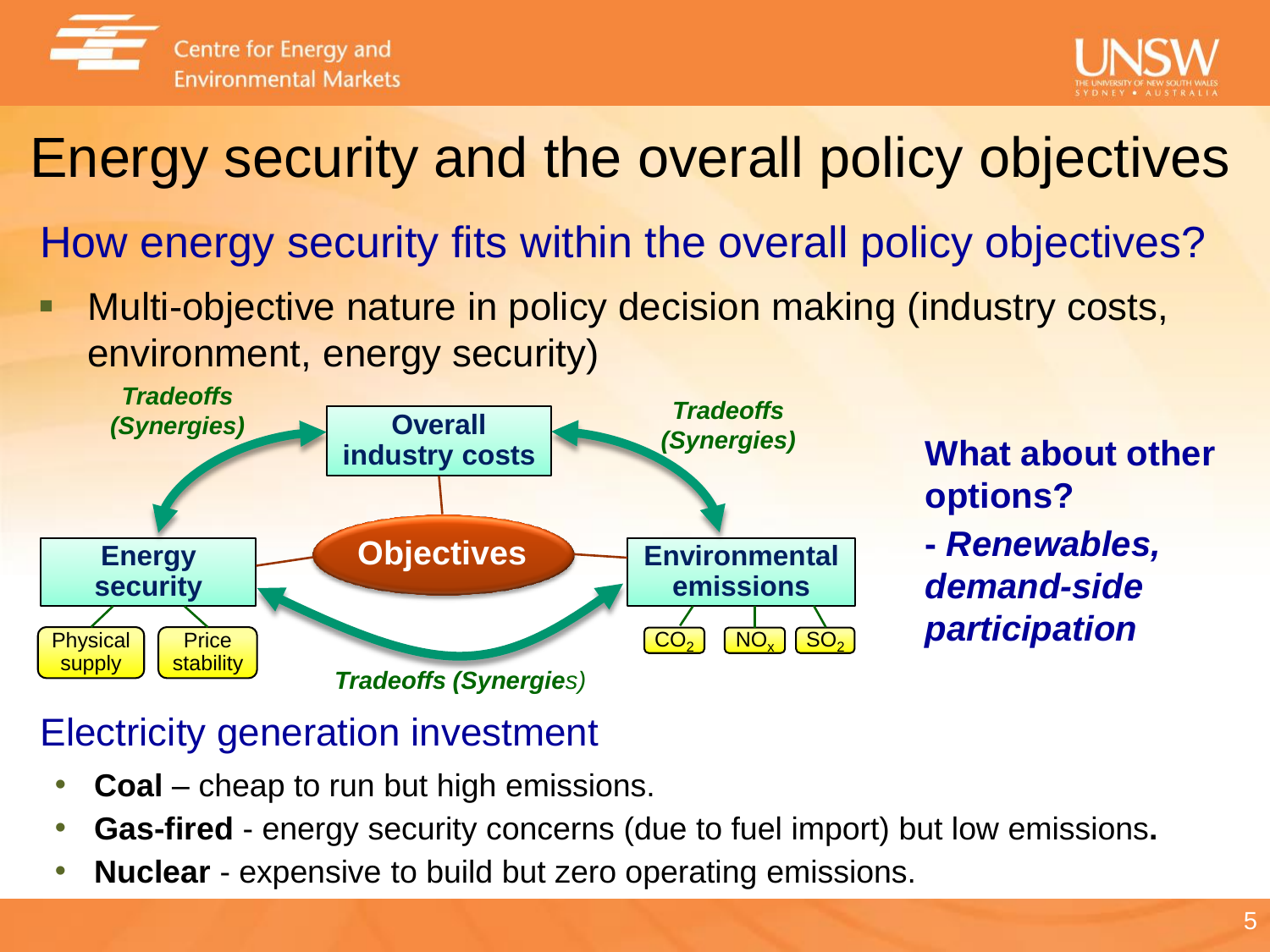



#### Objectives and methodology

- **Explore the role of solar and wind in addressing long-term energy** security concerns
- Assessing long-term security of electricity supply and other criteria (i.e. costs, emissions) of future electricity generation portfolios
	- **Price (cost) risk**  measured by a spread of possible future electricity prices (or overall industry costs) i.e. standard deviation
	- **Physical supply availability risk**  measured by diversity of fuel used for electricity generation



Fuel diversity can be measured by **Shannon Wiener Index (SWI)**

$$
SWI = -\sum_{i} p_i \cdot \ln p_i
$$

*Higher SWI implies greater diversity*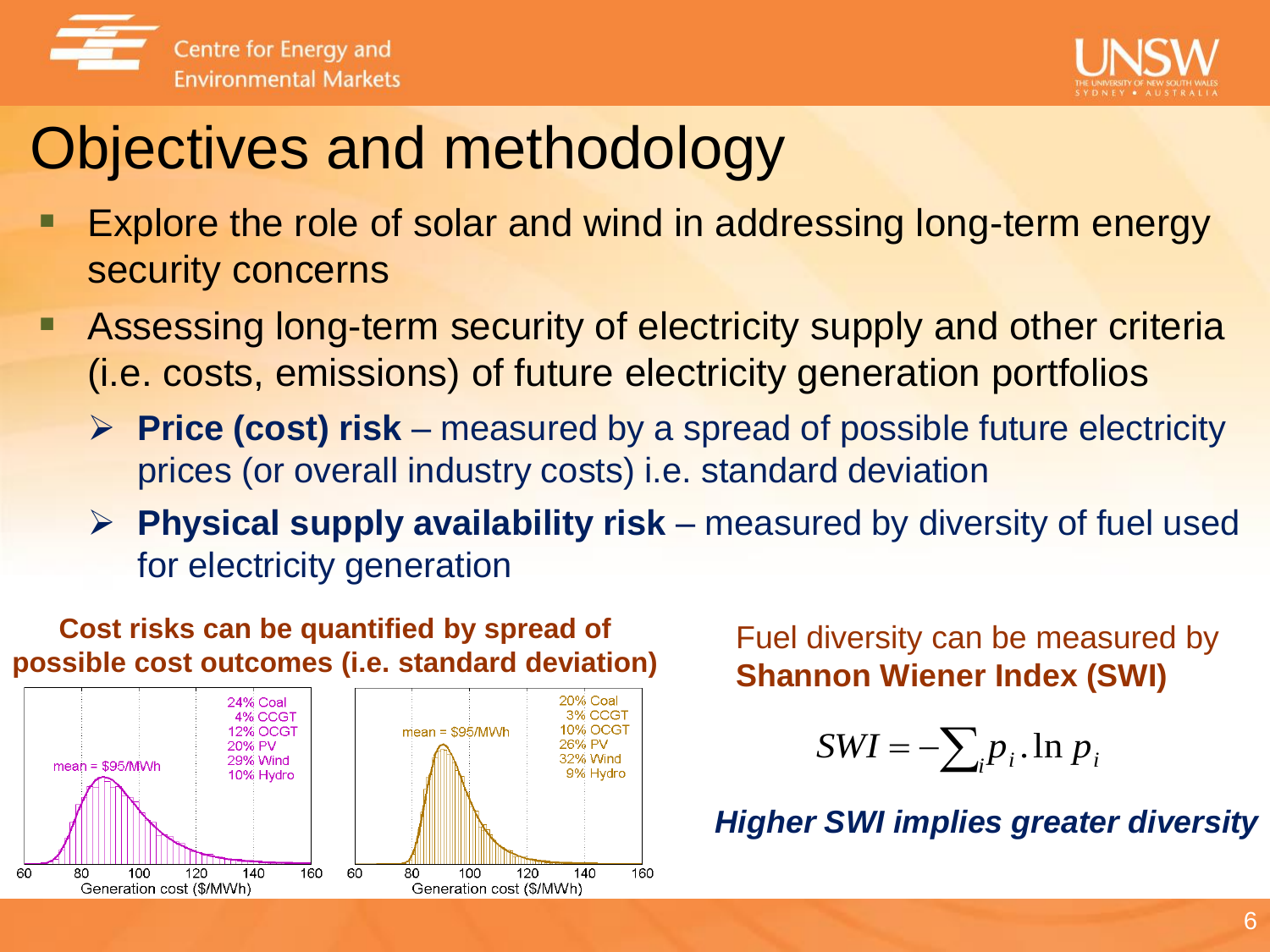



# Probabilistic generation portfolio modelling

- A modeling tool to assess possible future generation portfolios given a range of *future uncertainties* (e.g. fossil fuel prices, carbon price, demand)
	- Assess tradeoffs between multiple criteria *costs, energy security, emissions*

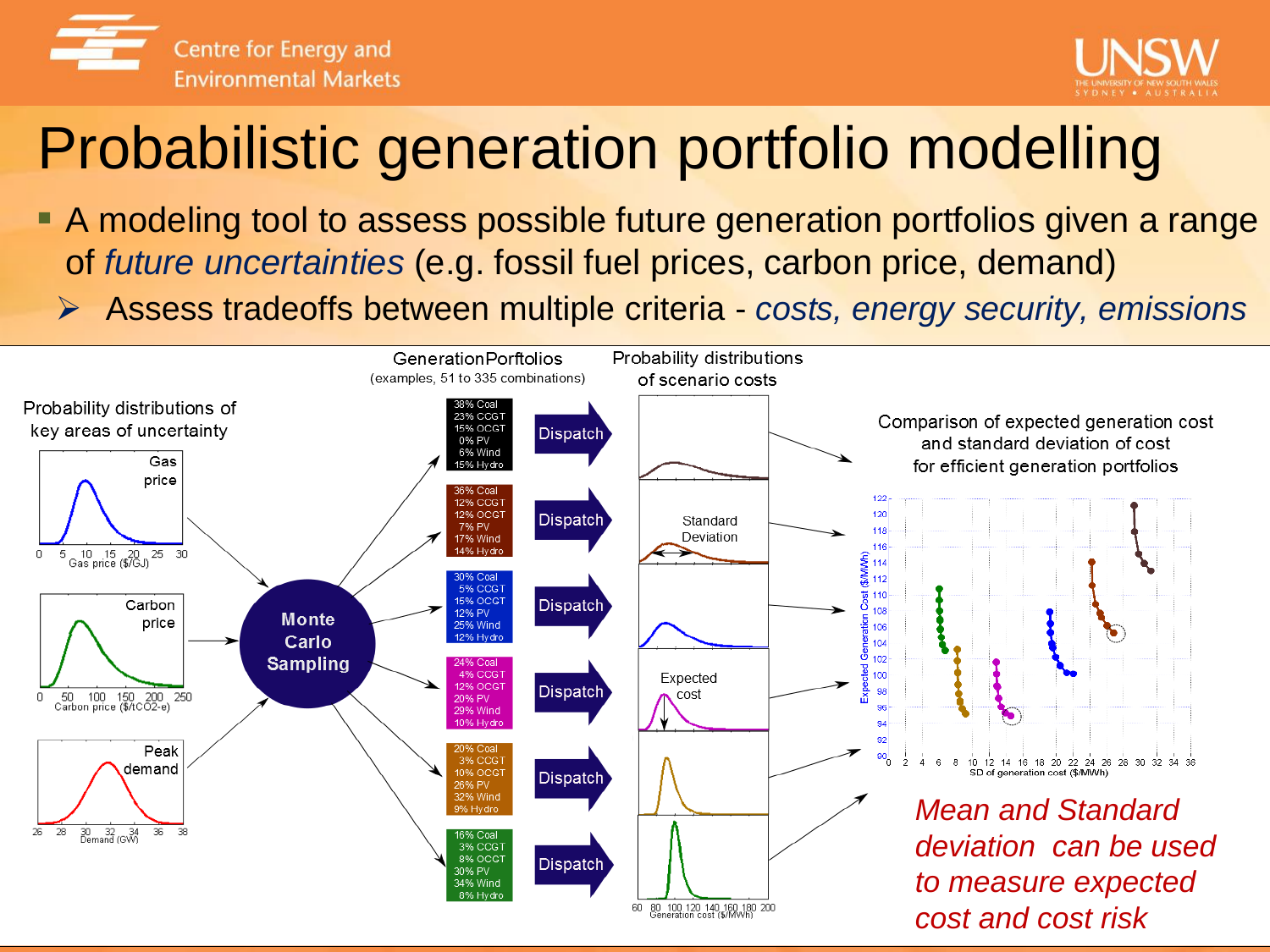



#### The Australian National Electricity Market



**Australian National Electricity Market** (NEM) covers all Eastern States – 90% of electricity demand.

> Installed capacity: 50 GW Peak demand: 35 GW Annual energy: 190 TWh

 $\triangleright$  Largely coal, around 15% renewables

 $\triangleright$  Recent growth in wind and solar PV

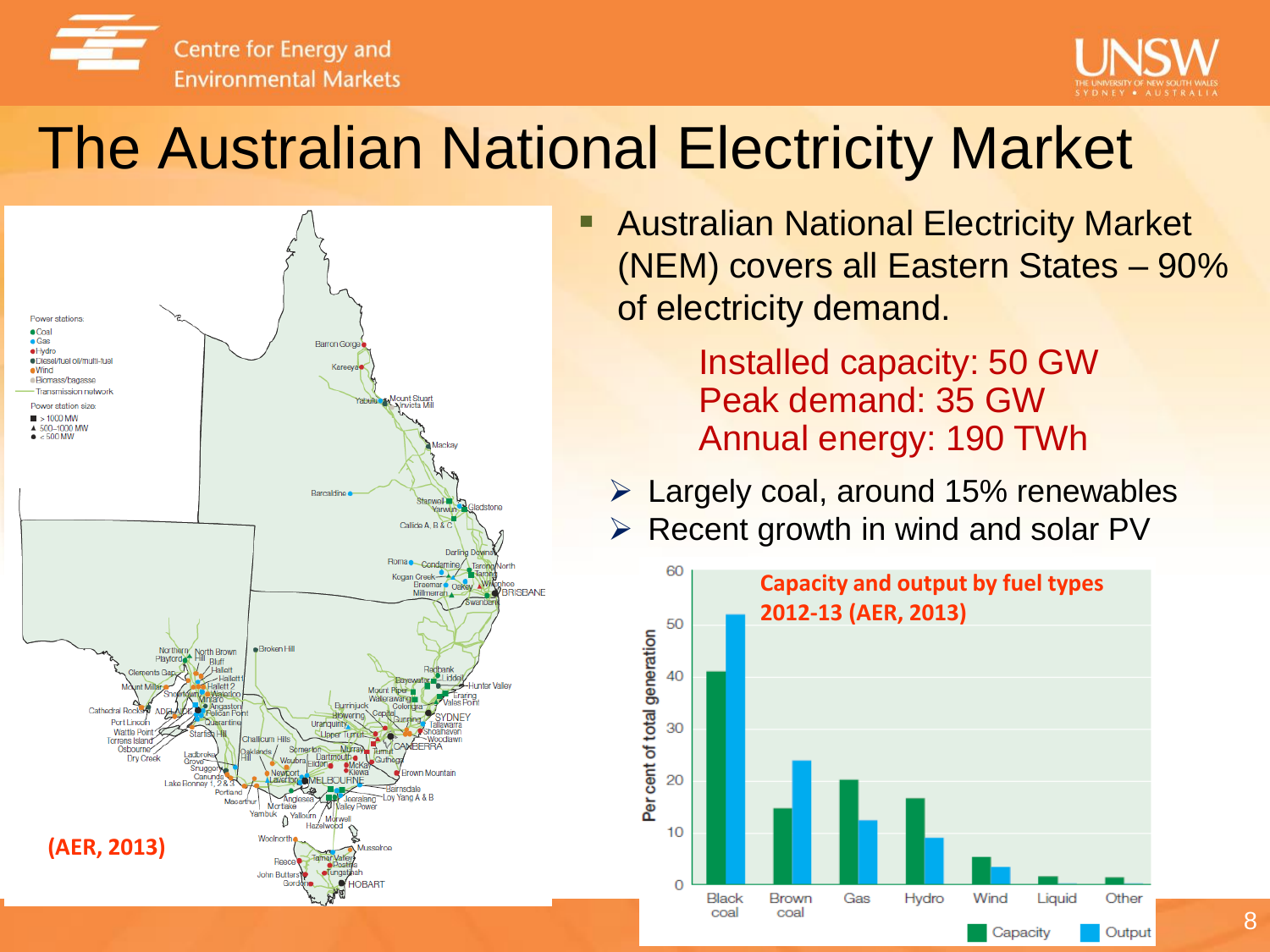



# Modelling future generation portfolios in 2030



- **Examining different generation** portfolios for 2030 in the NEM in the context uncertain *fuel prices*, *carbon pricing* and *electricity demand*.
	- Consider different wind and PV penetrations
	- Different mixes of fossil-fuel technologies (coal, CCGT and OCGT)

#### **RE penetration scenario in 2030 0% PV 0% Wind 5% PV 10% Wind 10% PV 20% Wind 20% PV 30% Wind 30% PV 40% Wind 40% PV 50% Wind**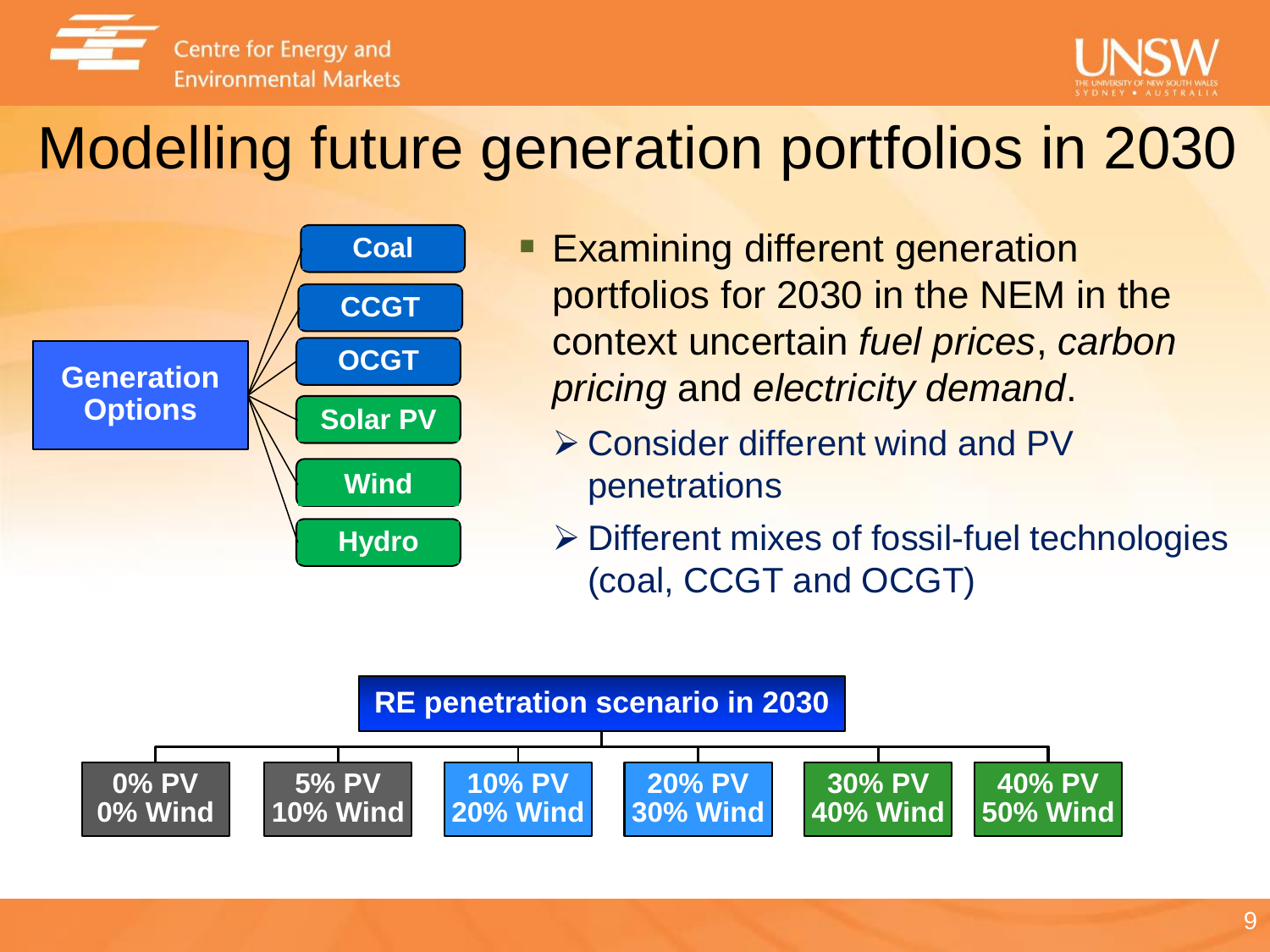



# Modeling Inputs



**Histogram of gas price, carbon price and peak demand over 10,000 simulations**

Overall cost and  $CO<sub>2</sub>$  emission of each generation portfolio is calculated for 10,000 simulated fuel prices, carbon price, and electricity demand.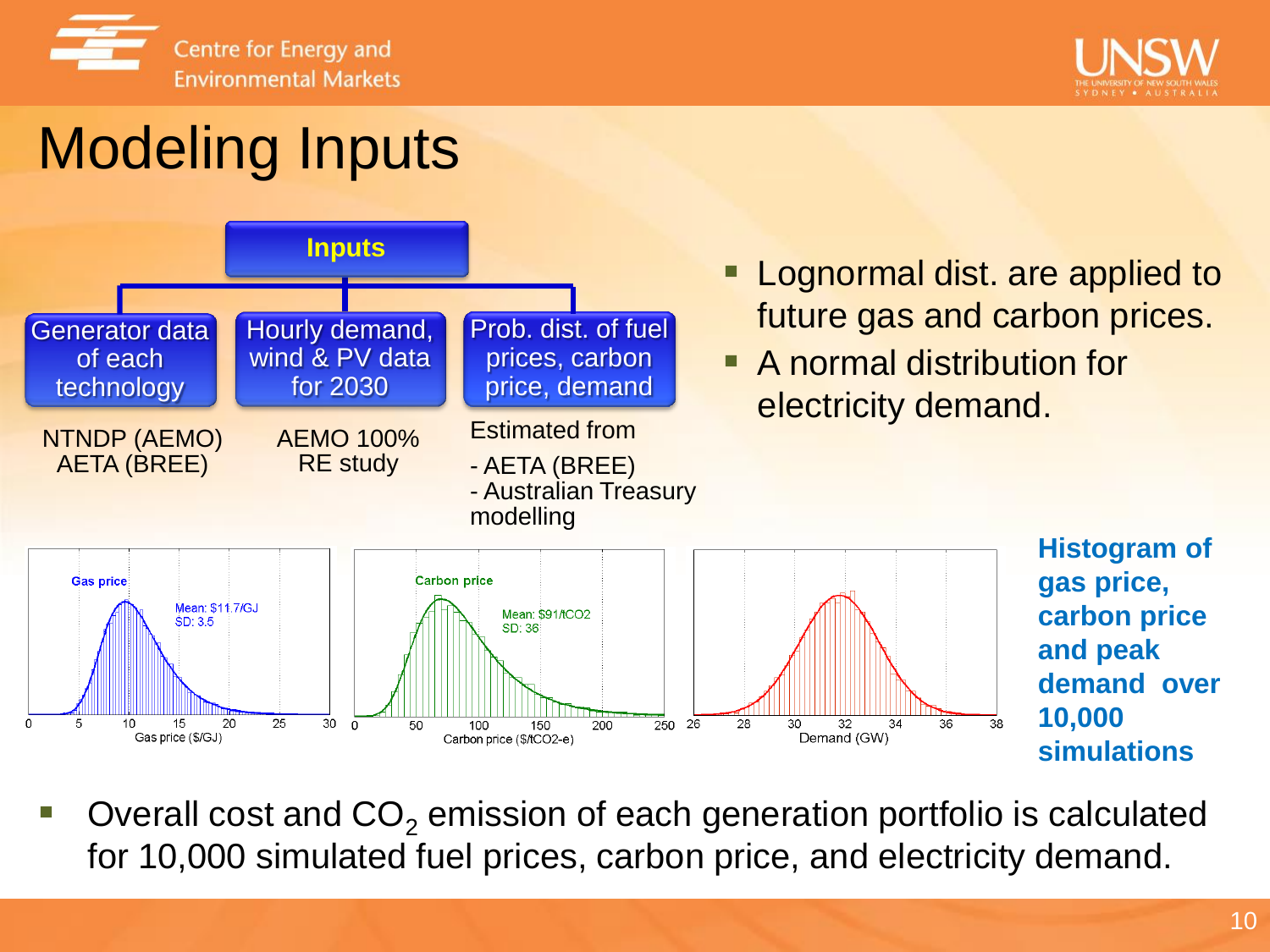



### Cost VS cost risks optimal generation portfolios

**'Cost VS Cost risk Efficient Frontier' (EF) for each RE penetration**



**Expected costs start to increase as RE penetration is greater than 70% (but still lower cost risk)** 

#### **Higher RE, lower cost risk**

| % RE  | <b>Cost range (\$/MWh)</b>  |
|-------|-----------------------------|
| $0\%$ | $$112 - $122 ($620 - 670 )$ |
| 15%   | $$105 - $114 ($4580 - 630)$ |
| 30%   | $$100 - $108 ($4550 - 600)$ |
| 50%   | $$95 - $102 ($4525 - 565)$  |
| 70%   | \$95 - \$105 (¥525 - 580)   |
| 90%   | $$103 - $111 (+570 - 610)$  |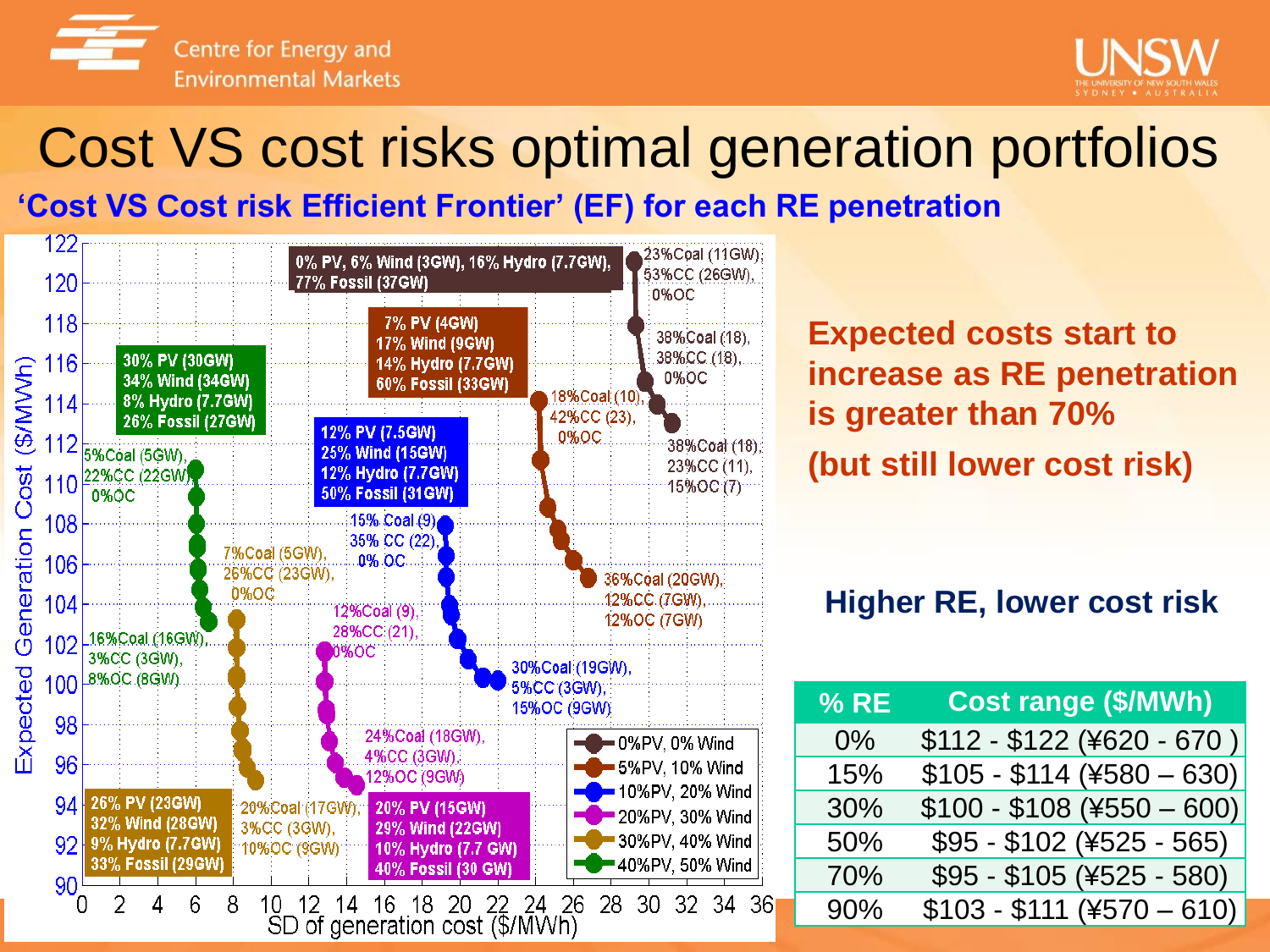



#### Availability of supply risks – fuel diversity **Expect cost VS fuel diversity (SWI) Expect cost VS cost risk**



Reductions in both **expected cost and fuel diversity (SWI)** as RE increases from 0% to 70%



**Cost risk (price stability)** and **fuel diversity (physical supply)** are highly correlated indicators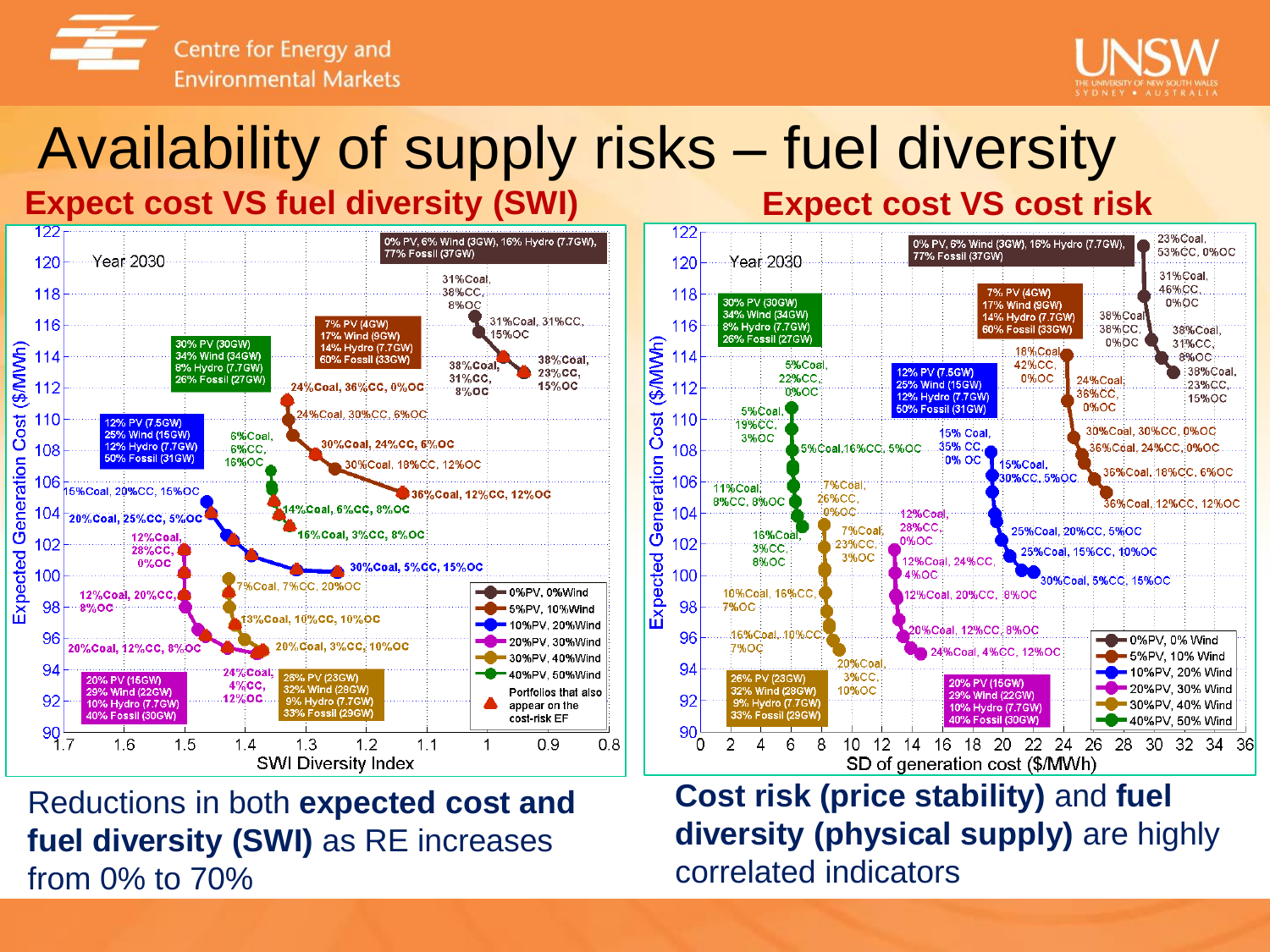



#### Comparing different RE penetrations



- Significant decline in *industry cost*, *cost risk* and *emissions* while *fuel diversity*  increases with higher RE.
- The industry cost is minimised at 50% 70% RE also the level that generation portfolio is most diversified
- Portfolios with low RE are not well diversified in terms of fuel mix (SWI < 1.0)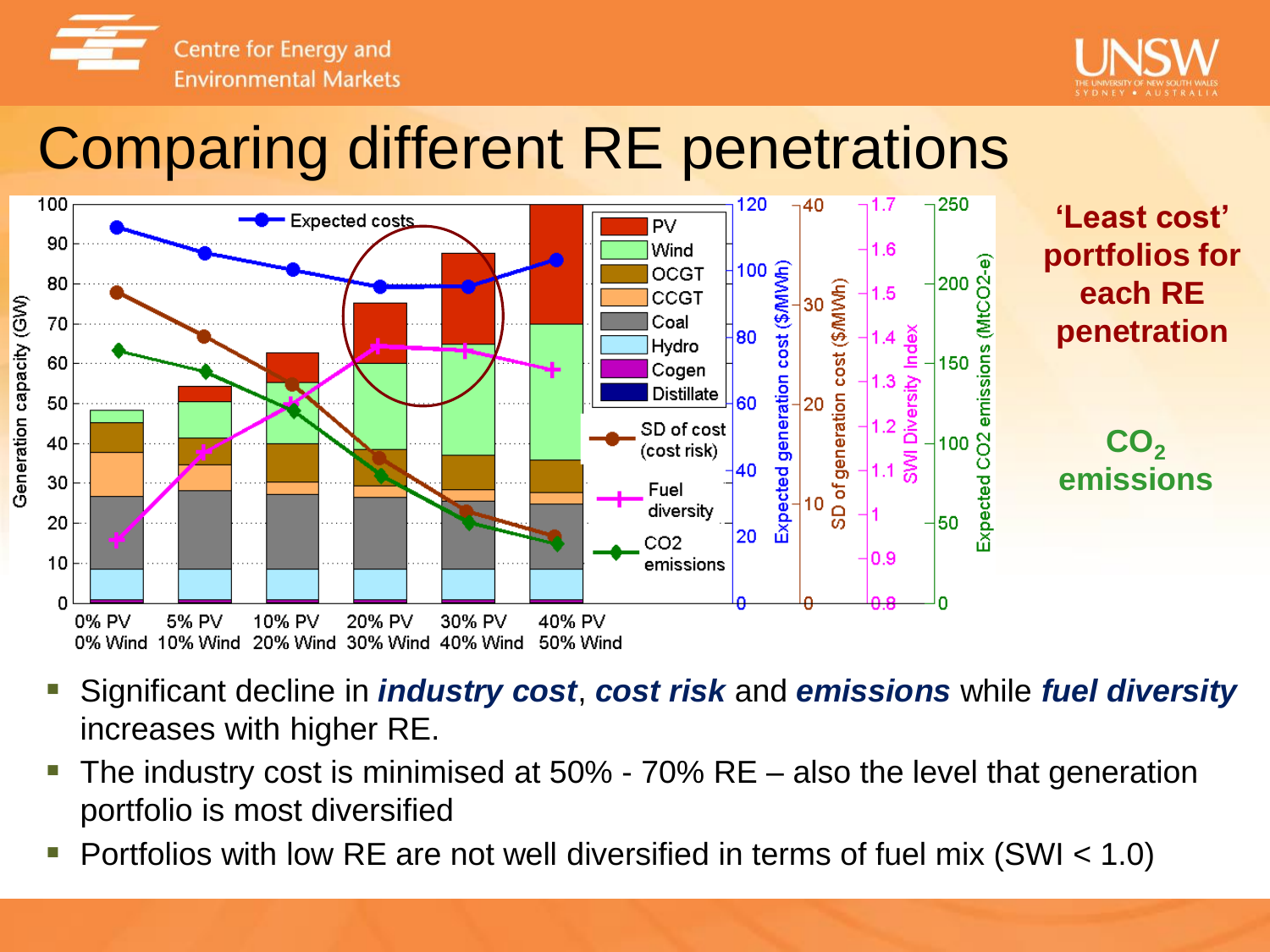



#### **Conclusions**

- RE can help address energy security concerns and emissions
	- $\triangleright$  Price (cost) risk mitigate against uncertainties and cost risk
	- $\triangleright$  Physical supply availability risk fuel diversification
- **Portfolios are less diversified with extremely high renewables** but not necessarily means the system is less secured – different risk nature compared to fossil fuels
- Some limitations of SWI diversity index
	- $\triangleright$  Different risk of disruptions associated with various fuel and resource types are not reflected
- Flexibility from the perspective of short term operation will need to be considered